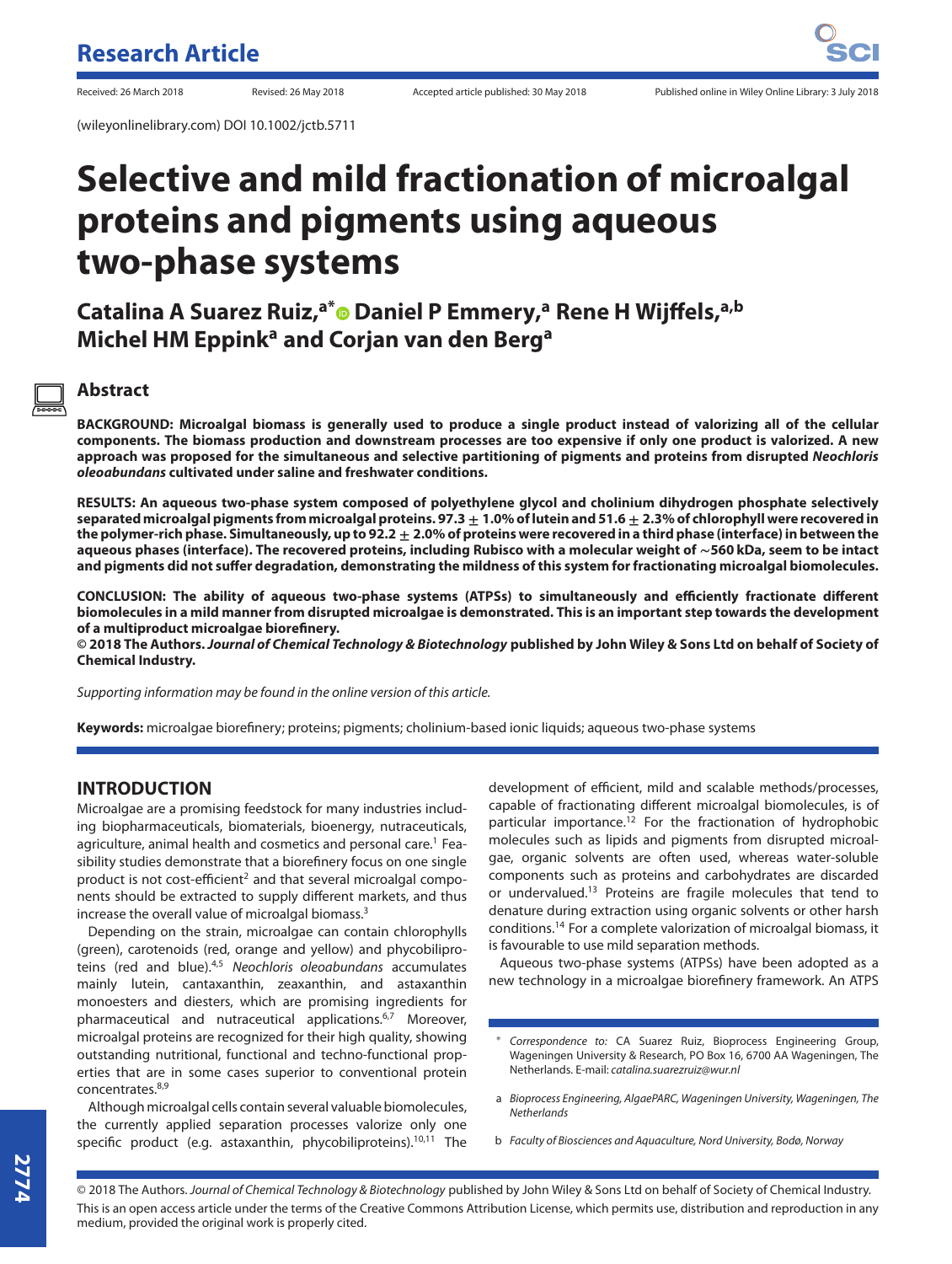is composed of two immiscible aqueous phases formed generally by two polymers, a polymer and a salt or two salts. Because an ATPS contains mainly water, the phases formed can provide a mild and suitable environment for biomolecules.<sup>15</sup> Furthermore, the process of ATPS extraction is easy to scale up, uses up nonflammable/volatile and low toxic components, and simultaneously separates multiple products.<sup>16</sup>

The potential for the refinery of biomolecules by using ionic liquids (IL)-based ATPSs (IL-ATPSs) has grown exponentially.17 IL-ATPSs provide advantages over conventional ATPSs because: they are highly tuneable through variations in pH, molecular structure, composition and temperature; and the wide variety of potential ions spans the entire hydrophobicity–hydrophilicity range.<sup>18</sup> Thus, IL-ATPSs potentially have a higher selectivity, flexibility and can provide more efficient separations than commonly used ATPSs composed of polymer-polymer or polymer-salt.<sup>14</sup> However, reports on integrated separation processes of biomolecules from biomass using ATPSs and IL-ATPSs are limited.<sup>19-22</sup> The application of IL-ATPSs is generally studied using pure biomolecules (e.g. proteins), facilitating the understanding of the partitioning behaviour of certain molecules. However, these compounds are normally present in complex biological matrices such as microalgae biomass, which contain a large number of other components (e.g. carbohydrates, pigments, lipids). Therefore, to provide a realistic scenario, investigations using IL-ATPSs need to focus on the fractionation of these compounds from complex matrices. $23$ 

Studies of ATPSs for the fractionation of biomolecules from microalgae extracts are limited. These studies mainly focus on the recovery of specific molecules such as the fluorescent pigment-protein complex C-phycocyanin from Spirulina strains,<sup>24</sup>  $B$ -phycoerythrin from *Porphyridium cruentum*<sup>25,26</sup> and proteins from Chlorella sorokiniana.<sup>27</sup> The simultaneous separation of different molecules from microalgae has not been addressed.<sup>28</sup> To our knowledge, the current study is the first study using IL-ATPSs for the simultaneous fractionation of proteins and pigments from disrupted microalgae.

In this research, Neochloris oleoabundans is used to study the fractionation of pigments and proteins by using one conventional ATPS (polymer/salt) and two IL-ATPSs. Mild and biocompatible phase-forming components were selected based on previous investigations.<sup>29</sup> ATPS was used for the fractionation of pigments and proteins from disrupted N. oleoabundans grown under both freshwater and saline conditions.

## **MATERIALS AND METHODS**

#### **Chemicals**

Potassium citrate tribasic monohydrate, polyethylene glycol (PEG) 400, hydrochloric acid, acetic acid and Bovine serum albumin protein (BSA), *>*98% were purchased from Sigma-Aldrich (Zwijndrecht, The Netherlands). Citric acid was obtained from Merck. The ILs, IoliLyte 221 PG, *>*95% and cholinium dihydrogen phosphate (Ch DHp), *>*98%, were obtained from Iolitec. Acetonitrile and Methanol (HPLC grade) were provided by Biosolve and ethyl acetate by Fisher Scientific.

#### **Microalgae cultivation, harvesting and cell disruption**

Neochloris oleoabundans (UTEX 1185, University of Texas Culture collection of Algae, USA) was cultivated in a fully automated 1300 L vertical stacked tubular photo bioreactor (PBR) located at AlgaePARC, The Netherlands. It was cultivated under saline and

| Table 1. HPLC gradient method |       |      |     |
|-------------------------------|-------|------|-----|
| Time (min)                    | % $A$ | %B   | %C  |
| 0                             | 85.0  | 14.5 | 0.5 |
| 2                             | 85.0  | 14.5 | 0.5 |
| 15                            | 65.0  | 34.5 | 0.5 |
| 25                            | 65.0  | 34.5 | 0.5 |
| 30                            | 85.0  | 14.5 | 0.5 |

freshwater conditions, both in Bold's Basal medium<sup>30</sup> at a pH value of 8.0 and the temperature was controlled at 30 ∘C. To cultivate microalgae under saline conditions artificial seawater was used: NaCl: 24.5 g L<sup>-1</sup>; MgCl<sub>2</sub>: 9.8 g L<sup>-1</sup>; CaCl2: 0.53 g L<sup>-1</sup>; K<sub>2</sub>SO<sub>4</sub>: 0.85 g L<sup>-1</sup>; NaSO<sub>4</sub>: 3.2 g L<sup>-1</sup>; NAHCO<sub>3</sub>: 0.8 g L<sup>-1</sup>. The microalgae were harvested (80 Hz, 3000 × g, 0.75 m<sup>3</sup> h<sup>-1</sup>) using a spiral plate centrifuge (Evodos 10, Evodos, The Netherlands). The biomass paste was suspended in MilliQ® water to obtain a solution containing 6% of solids and was disrupted by using a horizontal stirred bead mill (Dyno-Mill ECM-AP) using zirconia beads with bead size of 0.5 mm. Bead-milled microalgae was centrifuged (20 min, 20 000 $\times$ q) to separate most of the cell debris from the supernatant. The resulting extract (supernatant) was stored at –20 ∘C until further use.

#### **Fractionation of pigments and proteins from microalgae using ATPSs**

Previously, three promising ATPSs were selected and characterized for the separation of microalgae components.<sup>29</sup> The selection of the ILs was based on their interaction with the protein Ribulose-1,5-biphosphate carboxylase/oxygenase (Rubisco), a protein present in microalgae with a molecular mass of ∼560 kDa consisting of noncovalently bound eight large subunits (∼56 kDa) and eight small subunits (∼14 kDa). Potassium citrate and PEG 400 were selected due to their biocompatibility and ability to form ATPS with these ILs. The composition of the mixtures prepared for the partitioning of microalgal pigments and proteins is shown in the Table 1S of the supporting information.

The ATPS mixtures were prepared gravimetrically (10<sup>−</sup><sup>4</sup> g) by using mixture points along four tie-lines (TLs) with a volume ratio  $(V<sub>r</sub>)$  of one between the top and bottom phase as described by Suarez Ruiz et al.<sup>29</sup> One gram of microalgal extract was added and MilliQ<sup>®</sup> water was used to complete 10 g in each system. Mixtures were protected from light during the fractionation process. These were stirred for 1 h in a rotatory shaker (50 rpm) and left to equilibrate at room temperature. To facilitate the separation of the aqueous phases from the interface all systems were centrifuged for 5 min at 1200×g. The phases (top, bottom and interface) were carefully separated and the volume and weight were noted. The interfaces were resuspended in MilliQ<sup>®</sup> water to facilitate the quantification of the biomolecules. Possible interferences of phase-forming components on the analytical method were taken into account, and control samples were prepared using water instead of microalgae extract. At least two individual samples for each condition were prepared and the biomolecules were quantified. The results were reported as the average of two independent experiments with the respective standard deviation.

#### **Pigment analysis**

Pigments in each phase (top, bottom and interface) were analysed by measuring the absorption spectrum between 200 and 750 nm.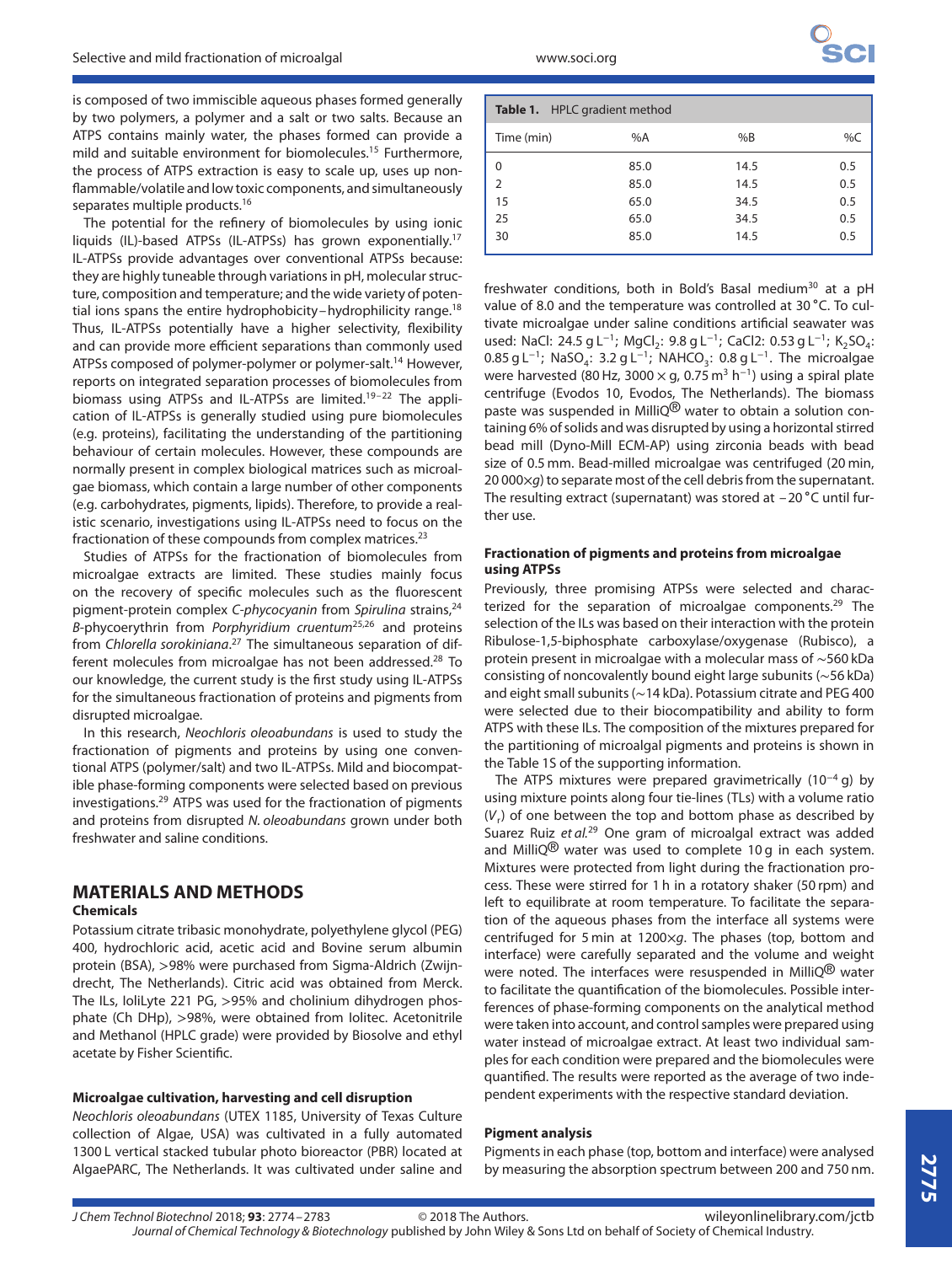Total chloroplast carotenoids and chlorophylls were determined by measuring their absorbance at 470 nm using a spectrophotometer (DR6000, Hach Lang, USA). Relative partition coefficients  $(K_n)$  for total pigments were calculated by Eqn (1). Pigments from the initial microalgal extract and interfaces after ATPS were completely extracted with methanol as a control for further calculation.

$$
Kp_{Pigments} = \frac{A_{470nm, top}}{A_{470nm, bottom}}
$$
 (1)

#### **Reversed-phase high-performance liquid chromatography**

RP-HPLC was used to identify and quantify the pigments after separation in ATPS. HPLC analysis was performed in a Shimadzu system coupled with a photo-diode array detector (SPD-M20A) and an Acclaim™ C30 LC reversed-phase column from Thermo Scientific™ was used. Three mobile phases were used: (A) Acetonitrile, (B) Methanol/Ethyl acetate 1:1 (v/v) and (C) 200 mmol L–1 Acetic acid in water with the gradient shown in Table 1. The flow rate was set at 1.5 mL min<sup>−</sup><sup>1</sup> and the column temperature at 30 ∘C.

Three pigments were identified and quantified (lutein, chlorophyll a, chlorophyll b) and extraction efficiencies (%w/w) were calculated with Eqn (2), where  $m_{\text{Lutein, initial}}$  is the initial mass of lutein in the microalgae.

$$
EE_{Lutein} \% = \frac{C_{Lutein, top} * V_{top}}{m_{Lutein, initial}}
$$
(2)

#### **Protein analysis**

Proteins in each phase were separated from the phase forming components and quantified by Size Exclusion Chromatography (SEC) on an Äkta pure FPLC system equipped with a Hi Trap 5 mL desalting column with Sephadex G-25 resin (both GE Healthcare), inline detectors and a fraction collector. Samples were injected using a 100 μL injection loop system and were eluted with 0.05 mol  $L^{-1}$  sodium phosphate, 0.15 mol  $L^{-1}$  sodium chloride pH 7 buffer at a flow rate of 1 mL min<sup>-1</sup> at room temperature. Peak detection was conducted by a UV/Vis absorbance detector at a wavelength of 280 nm and to control the purification process conductivity and pH monitors were used. For protein quantification, FPLC chromatograms at 280 nm were integrated using the GE Unicorn software. Samples were collected after purification by FPLC and protein content was determined by Bradford's method<sup>31</sup> using the Pierce™ Coomassie Plus (Bradford) Assay Kit. Absorbance at 595 nm was measured using a Tecan infinite M200<sup>®</sup> plate reader. Calibration curves were prepared for both quantification methods with Bovine (BSA) pure protein in MilliQ<sup>®</sup> water.

Partition coefficient  $(K_n)$  was calculated from the ratio of protein concentrations between top and bottom phase [Eqn (3))]. Protein distribution between the three phases was described by the protein extraction efficiency in each phase ( $EE_{\text{Protein}}$ %) which expresses the ratio of protein amount between the top, interface or bottom phase and the total amount [Eqn (4))]. *mprotein***,***initial* is the initial mass of protein in the microalgae extract added.

$$
K_{p\ protein} = \frac{C_{protein, top}}{C_{protein, bottom}}
$$
 (3)

$$
EE_{\text{Protein}}\% = \frac{C_{\text{protein,top}} * V_{\text{top}}}{m_{\text{protein,initial}}}
$$

The selectivity of pigments considering the presence of proteins in the top phase was calculated with Eqn (5):

$$
S_{pigment/protein} = \frac{K_{p\;pigments}}{K_{p\;proteins}}
$$
(5)

#### **Statistical analysis**

All experiments were conducted in duplicate and results were reported as the average of two independent experiments with the respective standard deviation. Statistical analysis was performed using Statistica 10.0 software. One-way ANOVA and Tukey honestly significant difference tests were implemented to assess significant differences among the different treatments.

#### **Electrophoresis**

In order to investigate the conformation of the proteins before and after the partitioning step, the samples were analysed by native gel electrophoresis (Native-PAGE). The samples were diluted with native sample buffer in the ratio 1:2 and applied on a 4–20% Criterion TGX (Tris-Glycine eXtended) precast gel. The gel was run in a 10× Tris glycine native buffer at 125 V for 75 min. The native gel was stained with the Pierce Silver Stain Kit from Thermo Scientific. The precast gels and buffers were procured from Bio-Rad.

#### **RESULTS AND DISCUSSION**

Three ATPSs – polyethylene glycol (PEG) 400-potassium citrate, Iolilyte 221PG-potassium citrate and PEG400-Cholinium dihydrogen phosphate (Ch DHp) – were selected to evaluate the partitioning of pigments and proteins from N. oleoabundans extract. These systems were selected previously based on their interaction with the protein Rubisco as explained by Suarez Ruiz et al.<sup>29</sup> Microalgae cultivated under saline and freshwater conditions were used to investigate the feasibility of this technique in a multiproduct biorefinery approach. A brief schematic representation of the process presented in this paper is shown in Fig. 1(a).

#### **Pigment partitioning in ATPSs**

As described in Fig. 1(b), Iolilyte 221PG-citrate consists of a top phase rich in IL (Iolilyte 221PG) and a bottom phase rich in citrate. PEG400-citrate and PEG400-Ch DHp ATPSs both consist of a top phase rich in polymer (PEG400) and a bottom phase rich in potassium citrate and Ch DHp, respectively. Neochloris oleoabundans pigments (carotenoids and chlorophylls) are hydrophobic molecules and therefore tend to partition to the least-hydrated phase (top phase) as shown by the partition coefficient values ( $K_p > 1$ ) in Fig. 2(a). The highest partition coefficients were obtained with Iolilyte221PG-citrate ATPS ( $K_p = 62 \pm 11$ ), followed by PEG 400-citrate ( $K_p = 36 \pm 4$ ) and PEG 400-Ch DHp  $(K_p = 7 \pm 0.7)$ . Partition coefficient values and extraction efficiencies presented in Fig. 2 were obtained using mixture points along the highest tie line lengths (TLLs). Additionally, in the supporting information, Table 1S provides the concentration of phase-forming components for each TLL and Table 2S provides the effect of the TLL on the  $K_p$  of total pigments.

The effect of the phase composition was investigated based on the TLL, which represents the composition and thermodynamic difference of the two phases. The partition coefficient of pigments tends to increase with the TLL and this effect seems to be consistent in the three systems (Table 2S). Increasing the component concentration in the three systems will enhance the salting out

(4)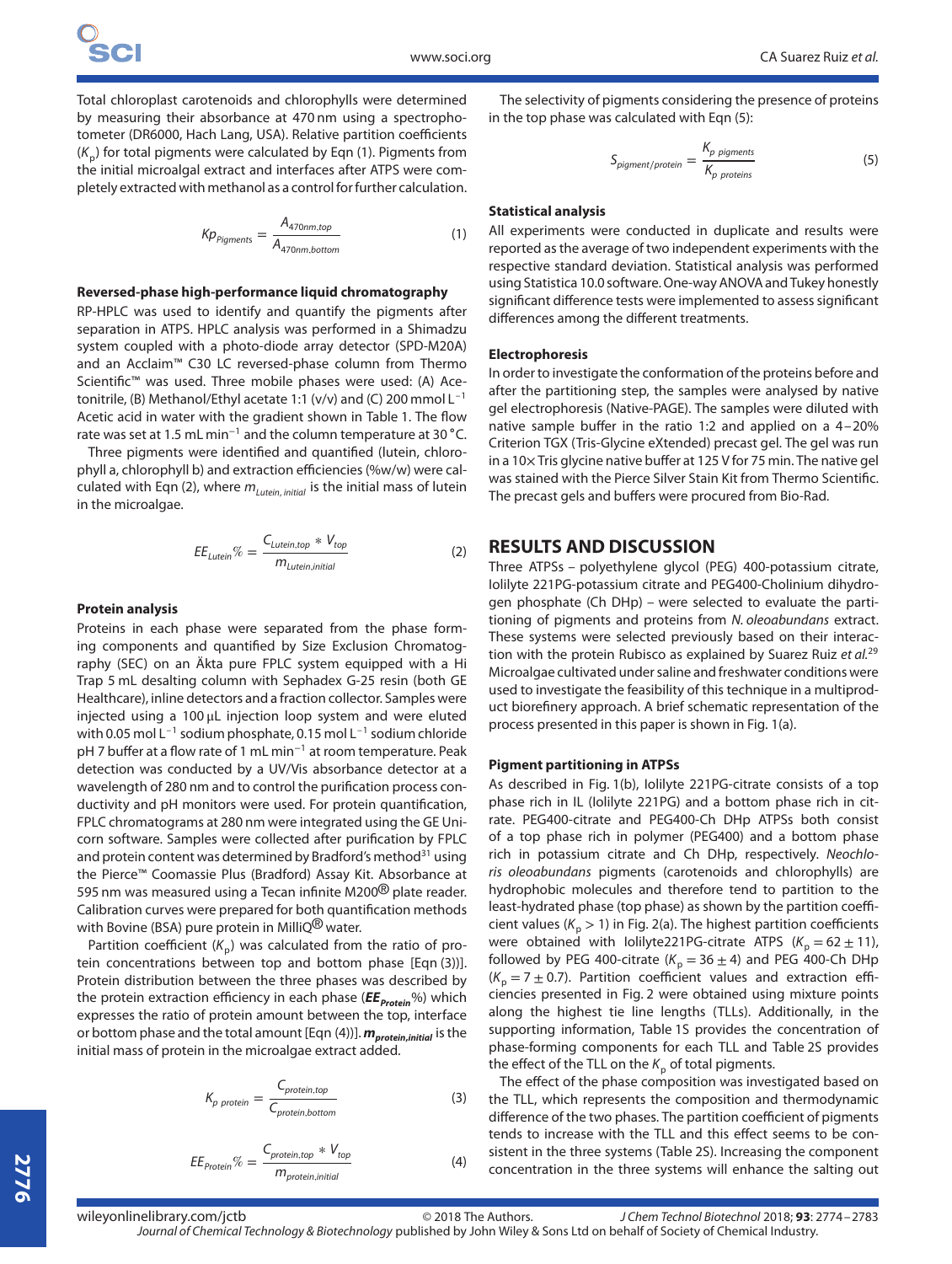

**Figure 1.** (a) Brief diagram of the process followed in the separation of proteins and pigments from microalgae; (b) Description of the main phase-forming components in each aqueous two-phase system (ATPS).



effect, resulting in a less hydrated top phase and an increase of the pigments concentrated in this phase.

Few authors have studied the partitioning of pigments and carotenoids in ATPSs and they all show that the recovery of these highly hydrophobic molecules is higher when the hydrophobic nature of the top phase is increased.20,32,33 Montalvo-Hernández et al.<sup>34</sup> studied the partitioning of crocins (carotenoids) in four types of ATPSs: polymer–polymer, polymer–salt, alcohol–salt and IL–salt. In the polymer–salt system, increasing molecular weight and TLL leads to higher recovery of the carotenoids due to the higher hydrophobicity of the upper phase. Similarly, for IL-salt,

hydrophobic interactions related to the alkyl chain length of the cation seem to be the main driving force for the partitioning of this carotenoid. PEG molecular weight is directly related to PEG hydrophobicity. PEG and Iolilyte 221PG were compared previously and the higher ability of Iolylite 221PG to form ATPS is related to its higher hydrophobicity nature as a consequence of its alkyl chain length and molecular weight.29 Comparing the molecular weight of the polymer and the IL, Iolilyte 221PG  $(n = 5 - 15)$  is a more hydrophobic molecule in comparison with PEG 400 ( $n = 9$ ) (Table 2). This could explain the higher recovery of total pigments in Iolilyte221PG-citrate.

The hydration of the bottom phase main component also is important in the separation of hydrophobic molecules. $33$  In the case of PEG400-Ch DHp, the high affinity of the IL for water may lead to a higher partitioning of pigments to the top phase  $33,35$ . However, interactions between the polymer and the IL play an important role in the partitioning of biomolecules, making the partitioning of the molecules more difficult to predict.<sup>36</sup> Nevertheless, the extraction of hydrophobic molecules in polymer–IL ATPSs could be enhanced by the correct selection of the IL employed based on these observations.

The salinity of the medium did not affect the preference of the pigments to migrate towards the most hydrophobic phase  $(K_p > 1)$ . Microalgae cultivated under saline and freshwater conditions were used to evaluate the feasibility of using ATPSs to fractionate biomolecules from different sources (e.g. microalgae cultivated under different conditions). No significant differences were found (P *>* 0.05) when comparing the partition coefficients of total pigments from microalgae cultivated under saline and freshwater conditions. This is in agreement with the  $K_p$  results obtained increasing the concentration of NaCl% in the ATPS mixtures. Figure 1S (supporting information) presents the effect of salt concentration (NaCl, %w/w) on the partitioning of pigments. Although a slight increase trend is observed, only the  $K_p$  obtained with 3% NaCl in PEG 400-Ch DHp was significantly higher (P *<* 0.05). The medium to cultivate microalgae under saline conditions was prepared using 2.5 (%w/w) of NaCl. Thus, it does not seem that the salinity in the cultivation medium affects the partitioning of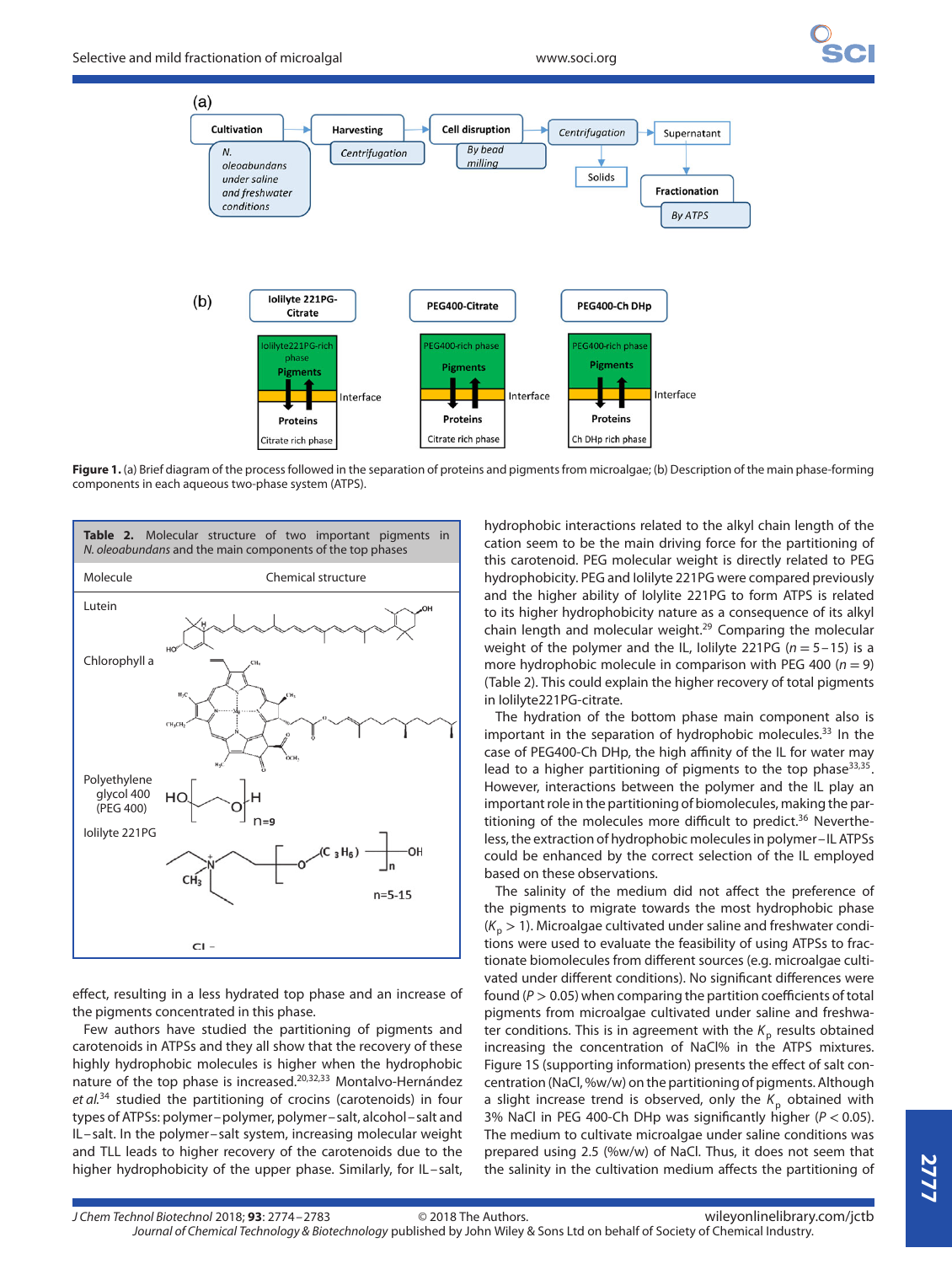

**Figure 2.** Pigment separation from N. oleoabundans extract in ATPSs. (a) Partition coefficient ( $K_p$ ) for total pigments. Saline (filled bars) and freshwater (open bars) cultivation conditions for N. oleoabundans. (b) Extraction efficiencies (%w/w) in the top phase for lutein and chlorophyll a from microalgae cultivated in saline water. The results represent the average of two independent experiments and error bars indicate standard deviations. Asterisks (\*) denote chlorophyll a not detected by the RP-HPLC method.

PEG400-Citrate

PEG400-Ch DHp

Iolilyte221PG-Citrate

pigments. This is an advantage for the future application of the process, because no washing steps would be necessary before the fractionation process.

Relative partition coefficients were calculated based on the absorbance of total pigments using UV–Vis spectrophotometry at 470 nm. UV-Spectroscopy is used widely to analyse the absorption spectrum of pigments in different solvents<sup>37</sup>. Although it provided information about the overall pigment spectrum, the quantification of specific pigments (e.g. chlorophyll a) was affected by their degradation products. The absorption spectrum of the degradation products of pigments overlapped with the target pigments (e.g. chlorophyll a). $38,39$  Therefore, the quantification of specific chlorophylls and carotenoids (lutein, chlorophyll a and chlorophyll b) was done by HPLC. This method allowed us to identify the individual pigments of interest in the microalgae and to calculate the recovery of these pigments in the top phase. Chromatograms of the pigments present in microalgae under saline conditions and recovered in the top phase using ATPSs are shown in Fig. 2S. This figure shows that lutein had the highest peak followed by chlorophyll b and chlorophyll a (quantified at 660 nm). Lutein was efficiently recovered by Iolilyte 221PG-citrate (93.1  $\pm$  0.6%) and PEG400-Ch DHp  $(97.3 \pm 1.0\%)$ , whereas PEG400-citrate only recovered  $34.8 \pm 1.26$ %. Chlorophyll a was recovered by PEG400-Ch DHp (50.6  $\pm$  2.3%), but it was not detected in the other two systems at 660 nm [Fig. 2(b)]. Exceptionally, chlorophyll



**Figure 3.** Protein partition in ATPS. Partition coefficient  $(K_n)$  values for proteins using three different ATPSs. Saline (filled bars) and freshwater (open bars) cultivation conditions for N. oleoabundans. The results represent the average of two independent experiments and error bars indicate standard deviations.

b was not found in any of the top phases. The lack of chlorophyll a and chlorophyll b in some ATPSs could be due to low extraction efficiencies or a change in the molecule structure by oxidation. Chlorophyll stability is affected by temperature, light irradiance, acids, bases and oxygen, causing the loss of its magnesium ion and/or phytol group<sup>40</sup> and a change in colour to olive-brown.<sup>41</sup> Pigments were not detected in the interfaces and bottom phases by RP-HPLC, due to the lack of or insufficient amount of pigments present in those phases.

The nature, stability and amount of the pigments extracted by ATPSs depend on the phase-forming components. It was observed that the green colour of the top phases was different in each case, being more brownish for Iolilyte-221PG and PEG400-citrate than for PEG-Ch DHp. The brown colour might indicate modification of chlorophyll caused by oxidation, which is in agreement with former studies,<sup>42</sup> where it was established that the quality of chlorophyll could be reduced by some ILs such as propylammonium nitrate yet enhanced by others such as dimethylethylammonium methanoate.

#### **Protein partitioning in ATPSs**

Proteins were analysed in the phases after fractionation with ATPSs. Figure 3. shows the partition coefficient of proteins in the three systems using saline- and freshwater-cultivated N. oleoabundans. The  $K_p$  values show large differences between PEG400-citrate and Iolilyte 221PG-citrate, in which proteins migrate preferentially to the top phase (high  $K_p$  values), and PEG400/Ch DHp, in which  $K_p$  values are below 1, showing a preference of the proteins to the opposite phase.

The distribution of the proteins among the three phases is shown in Fig. 4(a) using N. oleoabundans cultivated under saline conditions and Fig. 4(b) using N. oleoabundans cultivated in freshwater. Extraction efficiencies of proteins from microalgae cultivated under saline conditions [Fig. 4(a)] into the top phase was  $94.3 \pm 2.8\%$  using lolilyte 221PG-citrate and  $61.3 \pm 0.9\%$ using PEG400-citrate. These extraction efficiencies (%w/w) are eight to 13 times higher than that found using PEG400-Ch DHp  $(6.7 \pm 0.5\%)$ . In previous studies using Rubisco as model protein, results suggested that the high recovery of protein into the IL-rich phase (Iolilyte 221PG) compared to polymer-based ATPSs is a result of hydrophobic and electrostatic interaction between the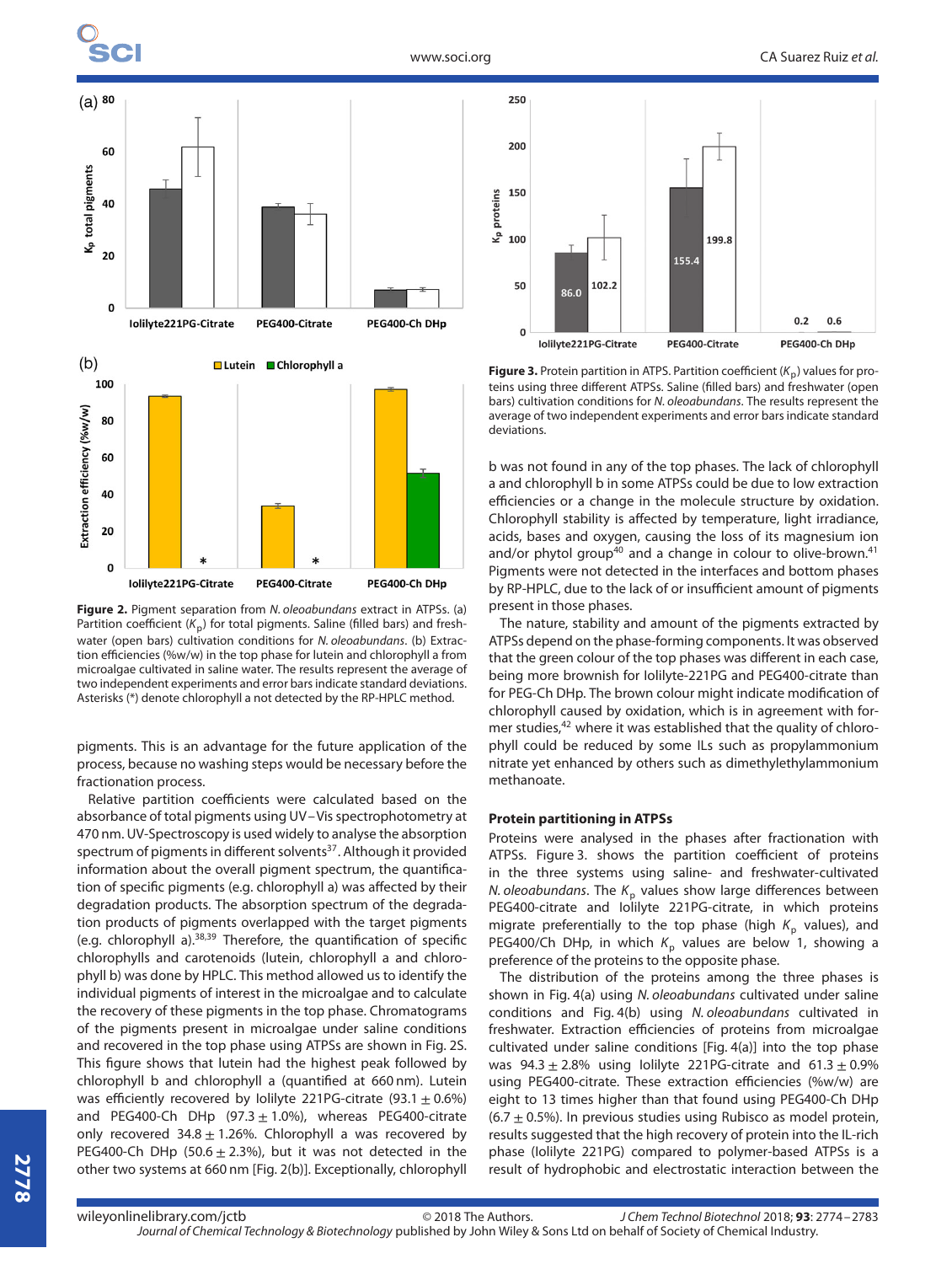



phase-forming components and the protein.<sup>29</sup> This conclusion is in line with our current results. However, despite the high protein recoveries obtained with Iolilyte 221PG-citrate, the pigments also are recovered in the top phase. As the pigments also are recovered in the top phase, this does not result in the multiproduct biorefinery we are aiming for. Furthermore, a third phase was formed increasing the complexity of the phenomena behind the partitioning of the molecules.

Aqueous two-phase systems can generate interfacial partitioning of different molecules, including proteins, and it has gained attention in the last years for large scale-processes.<sup>43</sup> In the traditional ATPS (polymer–salt), protein partitioning is governed by hydrophobic interactions and the salting out effect. Similarly, the interfacial concentration of proteins in polymer–salt ATPSs was described by Kim<sup>44</sup> based on a protein solubility model, in which protein precipitation was a result of increasing the salt concentration in the bottom phase. Thus, salting out was considered to be the most important driving force together with polymer-excluded volume to concentrate proteins in the interface. In conventional ATPSs, polymer steric exclusion effects and hydrophobic interactions between the polymer and proteins often were mentioned to predict the maximum concentration that can be added to separate proteins into the top phase.<sup>45,46</sup> Protein precipitation is caused by phase saturation, determined mainly by hydrophobic interactions and by the salting out effect. However, the solubility of proteins seem to be different in each ATPS,<sup>47</sup> due to the different partitioning driving forces involved.

| Table 3. Selectivity results of the separation pigments/proteins from<br>N. oleoabundans extract |        |                              |  |
|--------------------------------------------------------------------------------------------------|--------|------------------------------|--|
|                                                                                                  |        | $K_{\text{pigment/protein}}$ |  |
| <b>ATPS</b>                                                                                      | Saline | Freshwater                   |  |

| AI P <sub>2</sub>      | Sillie | <b>FIESHWALE</b> |
|------------------------|--------|------------------|
| PEG 400-citrate        | 0.26   | 0.18             |
| lolilyte 221PG-citrate | 0.54   | 0.64             |
| PEG 400-Ch DHp         | 14.18  | 11.61            |
|                        |        |                  |

Ionic liquid-based three phase partitioning (ILTPP) has been investigated because it combines the advantages of the IL-ATPS and TPP for the concentration and recovery of different molecules including proteins. $48-50$  ILTPP is capable of inducing the formation of a dense and stable protein layer in the middle with IL-ATPS phase-forming components. Alvarez-Guerra and Irabien<sup>51</sup> suggested that the salt concentration has the greatest influence on the amount of lactoferrin recovered at the interface. However, pH, temperature and protein concentration also influence the partitioning.52

The three systems studied in the current research were used previously for the partitioning of different proteins, including Rubisco.14,29,35 No precipitation of these proteins was reported, demonstrating that the studied systems do not always form three phases. Protein partitioning was studied previously using a total concentration of 0.3 mg mL<sup>−</sup><sup>1</sup> of purified Rubisco. In the current study similar microalgal protein amounts were used; 0.4 mg mL<sup>−</sup><sup>1</sup> for freshwater-cultivated N. oleoabundans and 0.2 mg mL<sup>−</sup><sup>1</sup> for N. oleoabundans cultivated under saline conditions. However, the disrupted microalgae added to the systems contained other biomolecules, such as pigments, lipids, carbohydrates and other proteins apart from Rubisco. The overall composition of microalgae is influenced by cultivation conditions.53 Microalgae cultivated in freshwater has higher amount of proteins and pigments than microalgae cultivated under saline conditions. When using N. oleoabundans cultivated in freshwater more proteins were concentrated in the interface [Fig. 4(b)] than when using N. oleoabundans cultivated under saline conditions. This increase reflects a lower solubilizing capacity of the ATPSs on microalgae molecules (e.g. proteins) in these conditions, which may be caused by protein content but also by other molecules present in the microalgae. PEG400-Ch DHp recovered  $92.2 \pm 1.9\%$  of proteins in the interface, followed by PEG400-citrate (77.2  $\pm$  5.3%) and Iolilyte 221PG-citrate system  $(59.2 \pm 8.2\%)$ . We hypothesized that the interfacial precipitation can be caused by the amount of feedstock (including microalgae proteins) added and by the presence of other biomolecules from the microalgae that benefit the emulsification and precipitation of the proteins.

Other authors have reported that ATPSs may form an interface when high protein concentrations are added to the system as well as by increasing the TLL.<sup>54-56</sup> In Table 3S, the distribution of proteins among the three phases and the influence of the TLL were reported. By increasing the TLL (phase-forming components concentration), more proteins were recovered in the interface instead of the top phase. Temperature, polymer molecular weight, TLL and protein loading affect the solubilizing capacity of an ATPS.<sup>47</sup> In a descriptive model of interfacial partitioning in an ATPS (polymer–salt), Luechau et  $al^{43}$  suggested that the interfacial concentration of molecules depends on the phase system, feedstock composition and bioparticles at the interface. Particle size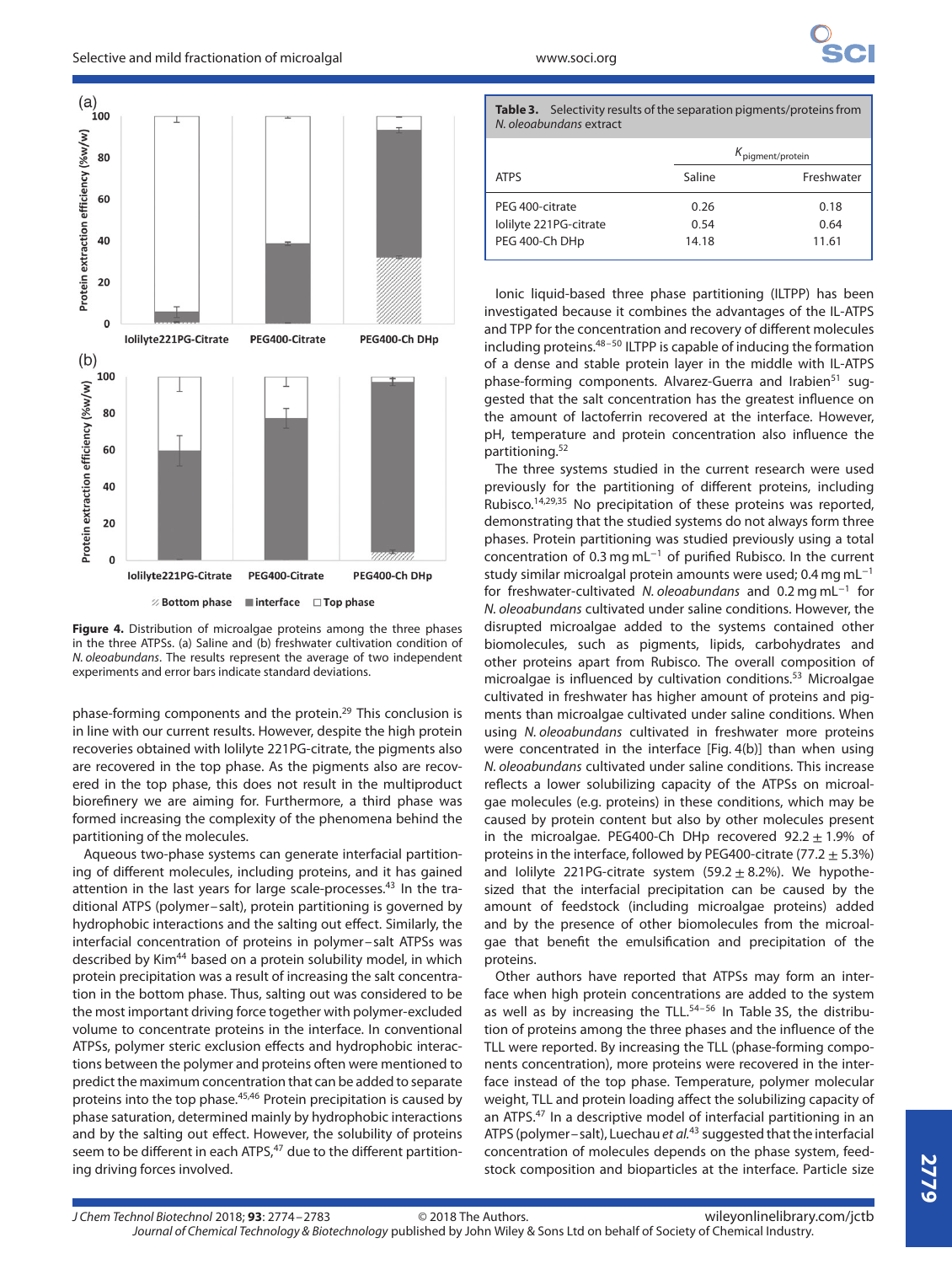

Figure 5. Protein conformation by Native PAGE: M, marker; R, Standard Rubisco (a) Proteins in N. oleoabundans cultivated in fresh water (FW) and saline water (S) conditions before the separation process. (b) Proteins from N. oleoabundans cultivated in fresh water recovered in the interface after the separation process using 1, PEG 400-citrate; 2, Iolilyte 221PG-citrate and 3, PEG 400-Ch DHp.



Figure 6. Summary of highest extraction efficiencies (%w/w) obtained in the separation of pigments and proteins from N. oleoabundans extract cultivated under saline conditions.

and interfacial tension of the system were used to describe the adsorption of particles in the interface.

In the PEG400-Ch DHp system, proteins were concentrated mainly in the interface and in the bottom phase when using both cultivation conditions. Previous studies have reported the preference of pure proteins to the bottom phase when using ATPS combinations with a more hydrophobic polymer (PPG400) and cholinium-based ILs. $35,57$  Li et al.<sup>57</sup> studied protein partitioning using systems composed of PPG 400 and various cholinium based-ILs. They reported a decrease in the protein extraction efficiency in the IL-rich phase due to an increase in protein size. The proteins studied were Lysozyme, Papain, Trypsin and BSA. They argued that protein partitioning to the IL-rich phase (bottom phase) requires energy to break the interactions between phase components. Thus, smaller proteins require less energy than larger proteins to migrate into the bottom phase. Previous results reported by us agree with this theory.<sup>29</sup> Rubisco with a higher molecular weight (∼560 kDa) than the proteins reported by Li et al.<sup>57</sup> was partitioned preferentially to the PEG-rich phase (top phase) when using PEG400-Ch DHp. This indicates the importance of protein size in this particular ATPS formed by polymer

and cholinium based-ILs. Other studies explained the effect of protein structure (e.g. surface amino acid residues) on the partitioning of these molecules using ATPSs formed by polymer and ILs.35,58 Concluding that protein partitioning depends on specific interactions (e.g. electrostatic) between the protein and the IL.

Microalgae contain a high amount of proteins with different molecular weights and structures, making the prediction of protein partitioning in PEG400-Ch Dhp even more difficult. Molecular interactions between the proteins and the IL (Ch DHp) seems to be a strong driving force for the partitioning of proteins to the bottom phase. However, protein size, feedstock load and the presence of other molecules could trigger the interfacial partitioning of the proteins.

In order to study the conformation of proteins before and after the separation process, Native-PAGE electrophoresis was performed to the initial microalgae added and to the proteins recovered in the interface. Figure 5(a) shows the proteins in the extract of microalgae cultivated under saline and freshwater conditions. Rubisco (∼560 kDa) was identified as the most abundant protein known in N. oleoabundans and was therefore used as biomarker.<sup>59</sup> Other proteins present in the extract have not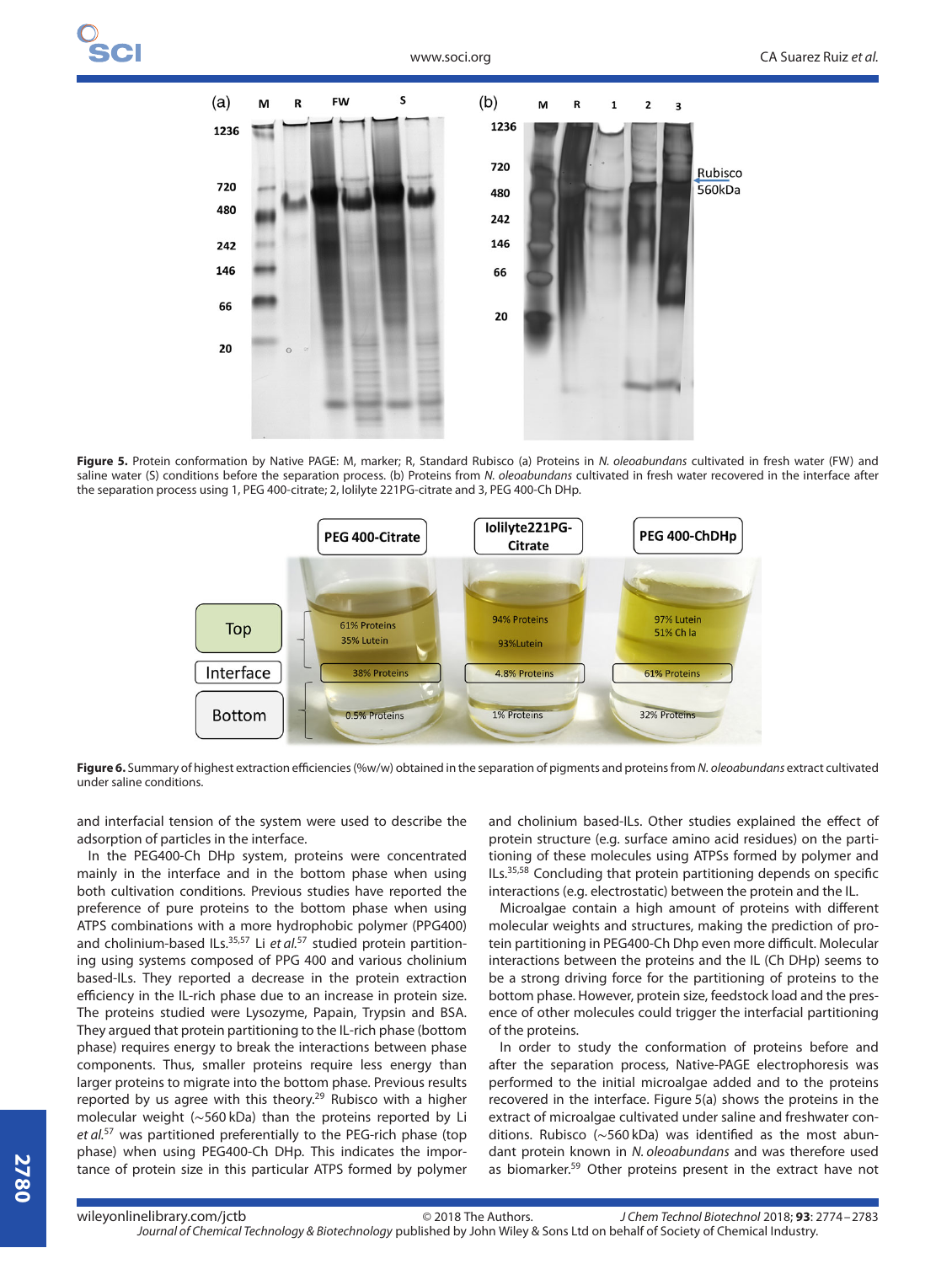been characterized, but other bands were detected. In Fig. 5(b), a Rubisco band appears for the three systems, indicating that this protein remains intact also after interfacial partitioning with the ATPSs. However, the band of Rubisco in the Iolilyte 221PG-citrate system is faint, indicating the influence that the Iolilyte221PG has on the protein. The effect of Iolilyte221PG on Rubisco was studied previously, showing that when increasing the amount of this IL, the protein loses its native conformation and forms aggregates.<sup>14,29</sup> PEG-Ch DHp and PEG-citrate seem to retain the native conformation not only of Rubisco, but also of other proteins from N. oleoabundans (Fig. 5). These systems are therefore considered milder for the separation of proteins. However, further characterization and techno-functional evaluation of the proteins recovered is needed for their use in different industrial applications.

#### **Selectivity**

Table 3 shows the selectivity results of ATPSs for the fractionation of pigments and proteins from microalgae extracts. Polymer–IL ATPSs shows higher selectivity between proteins and pigments due to the preference of the pigments for the top phase and of the proteins for the bottom phase. These results suggest that polymer–IL systems do not exclude molecules by salting out, but hydrogen bonding and molecular interactions between the protein and ATPS components allow the molecules to partition, allowing a high selectivity between protein and pigments. As discussed before, this depends on protein concentration as high protein concentrations will cause significant size exclusion effects (interfacial partitioning).

PEG400-Ch DHp partition behaviour is clearly beneficial for the partitioning of the molecules in different phases (Fig. 6). Besides that, proteins recovered in the interface seem to conserve their native conformation based on electrophoresis experiments and pigments did not suffer oxidation in the top phase. Recovery of the proteins in the bottom phase and recycle of the cholinium dihydrogen phosphate for reuse is possible by ultrafiltration as described by Ramalho et al.<sup>58</sup> A large number of biocompatible ILs such as Ch-DHp are being synthetized,<sup>60</sup> which opens up research opportunities for polymer–IL ATPSs. This type of ATPS and their recyclability will be studied in the future to separate microalgae biomolecules in an integrated biorefinery approach. The partitioning behaviour of other molecules of industrial interest such as lipids and carbohydrates from microalgae should be investigated to design a correct biorefinery approach.

#### **CONCLUSIONS**

As a first step towards the development of a multiproduct microalgae biorefinery, three kind of ATPSs were investigated to separate proteins and pigments from microalgae extract. The traditional polymer–salt (PEG400-citrate), and two IL-ATPSs: IL–citrate (Iolilyte221PG-citrate) and polymer–IL (PEG400-Ch DHp). Although Iolilyte221PG-citrate showed outstanding partition coefficient for pigments, a high amount of proteins also moved to the top phase. This behaviour resulted in low selectivity between pigments and proteins. The quality of pigments and proteins separated by Iolilyte 221PG-citrate were considered low as pigments suffered degradation (oxidation) and the proteins did not retain their native form.

The PEG400-Ch DHp system was the most selective for separating pigments (top) and proteins (interface and bottom): 97.3  $\pm$  1.0% of the lutein content in N. oleoabundans extract was

separated into the top phase and a very low amount of proteins moved to the top phase. Proteins moved preferentially to the bottom phase and interface. High protein concentration load resulted in interfacial precipitation, up to  $92.2 \pm 2.0\%$  of proteins precipitated in the interface. This interfacial partitioning is considered an advantage in the separation of complex matrices such as microalgae, because it combines separation and concentration of proteins. Thus, proteins in the interface can be directly recovered and do not need to be extracted from the phase forming components. This simplifies the recycling of phase forming components. Besides that, proteins recovered in the interface seem to conserve their native conformation based on electrophoresis experiments and pigments did not suffer oxidation in the top phase. We demonstrated the potential of ATPS to separate different biomolecules simultaneously, giving value to different microalgae components for a sustainable multiproduct biorefinery. Furthermore, components from microalgae cultivated in saline water and freshwater can be selectively fractionated using ATPS. Using salt water to cultivate microalgae can reduce costs and the freshwater footprint for large scale production, which is an advantage in view of a sustainable process.

#### **ACKNOWLEDGEMENTS**

This work is performed within the TKI AlgaePARC Biorefinery program with financial support from the Netherlands' Ministry of Economic Affairs in the framework of the TKI BioBased Economy under contract nr. TKIBE01009.

#### **Supporting Information**

Supporting information may be found in the online version of this article.

#### **REFERENCES**

- 1 Wijffels RH, Barbosa MJ and Eppink MHM, Microalgae for the production of bulk chemicals and biofuels. Biofuels Bioprod Biorefin **4**:287–295 (2010).
- 2 Ruiz J, Olivieri G, De Vree J, Bosma R, Willems P, Reith JH et al., Towards industrial products from microalgae. Energy Environ Sci **9**:3036–3043 (2016).
- 3 Eppink MHM, Olivieri G, Reith H, van den Berg C, Barbosa MJ and Wijffels RH, From Current Algae Products to Future Biorefinery Practices: A Review. Springer, Berlin, pp. 1–25 (2017).
- 4 Mulders KJM, Lamers PP, Martens DE and Wijffels RH, Phototrophic pigment production with microalgae: biological constraints and opportunities. J Phycol **50**:229–242 (2014).
- 5 Patil G and Raghavarao KSMS, Aqueous two phase extraction for purification of C-phycocyanin. Biochem Eng J **34**:156–164 (2007).
- 6 Castro-Puyana M, Herrero M, Urreta I, Mendiola JA, Cifuentes A, Ibáñez E et al., Optimization of clean extraction methods to isolate carotenoids from the microalga Neochloris oleoabundans and subsequent chemical characterization using liquid chromatography tandem mass spectrometry. Anal Bioanal Chem **405**:4607–4616 (2013).
- 7 Shegokar R and Mitri K, Carotenoid lutein: a promising candidate for pharmaceutical and nutraceutical applications. J Diet Suppl **9**:183–210 (2012).
- 8 Rasala BA and Mayfield SP, Photosynthetic biomanufacturing in green algae; production of recombinant proteins for industrial, nutritional, and medical uses. Photosynth Res **123**:227–239 (2015).
- 9 Becker EW, Micro-algae as a source of protein. Biotechnol Adv **25**:207–210 (2007).
- 10 t Lam GP, Vermuë MH, Eppink MHM, Wijffels RH and van den Berg C, Multi-product microalgae biorefineries: from concept towards reality. Trends Biotechnol **36**:216–227 (2018).
- 11 Desai RK, Streefland M, Wijffels RH and Eppink MHM, Novel astaxanthin extraction from Haematococcus pluvialis using cell permeabilising ionic liquids. Green Chem **18**:1261–1267 (2016).

**2781**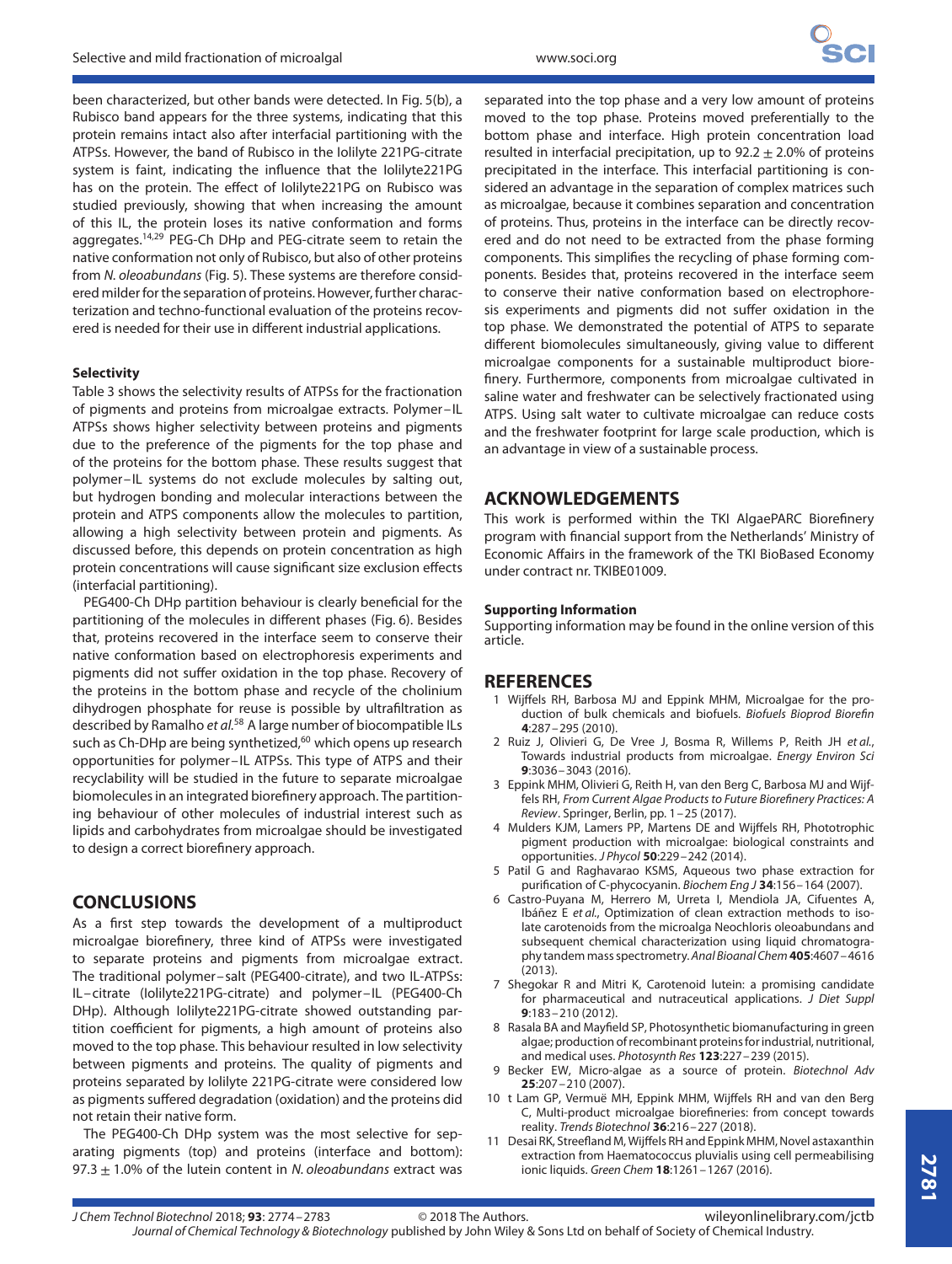- 12 Chua ET and Schenk PM, A biorefinery for Nannochloropsis: induction, harvesting, and extraction of EPA-rich oil and high-value protein. Bioresour Technol **244**:1416–1424 (2017).
- 13 Cuellar-Bermudez SP, Aguilar-Hernandez I, Cardenas-Chavez DL, Ornelas-Soto N, Romero-Ogawa MA and Parra-Saldivar R, Extraction and purification of high-value metabolites from microalgae: essential lipids, astaxanthin and phycobiliproteins. J Microbial Biotechnol **8**:190–209 (2015).
- 14 Desai RK, Streefland M, Wijffels RH and Eppink MHM, Extraction and stability of selected proteins in ionic liquid based aqueous two phase systems. Green Chem **16**:2670–2679 (2014).
- 15 Zaslavsky BY, Bagirov TO, Borovskaya AA, Gulaeva ND, Miheeva LH, Mahmudov AU et al., Structure of water as a key factor of phase separation in aqueous mixtures of two nonionic polymers. Polymer **30**:2104–2111 (1989).
- 16 Rito-Palomares M, The practical application of aqueous two-phase processes for the recovery of biological products. J Microbiol Biotechnol **12**:535–543 (2002).
- 17 Pereira MM, Coutinho JAP and Freire MG, CHAPTER 8: ionic liquids as efficient tools for the purification of biomolecules and bioproducts from natural sources, in RSC Green Chemistry, ed. by Bogel-Lukasik R. Royal Society of Chemistry, London, pp. 227–257 (2016).
- 18 Karunanithi AT and Mehrkesh A, Computer-aided design of tailormade ionic liquids. AlChE J **59**:4627–4640 (2013).
- 19 Souza RL, Ventura SPM, Soares CMF, Coutinho JAP and Lima AS, Lipase purification using ionic liquids as adjuvants in aqueous two-phase systems. Green Chem **17**:3026–3034 (2015).
- 20 Ventura SPM, Santos-Ebinuma VC, Pereira JFB, Teixeira MFS, Pessoa A and Coutinho JAP, Isolation of natural red colorants from fermented broth using ionic liquid-based aqueous two-phase systems. J Ind Microbiol Biotechnol **40**:507–516 (2013).
- 21 Santos PL, Santos LNS, Ventura SPM, de Souza RL, Coutinho JAP, Soares CMF et al., Recovery of capsaicin from Capsicum frutescens by applying aqueous two-phase systems based on acetonitrile and cholinium-based ionic liquids. Chem Eng Res Des **112**:103–112  $(2016)$
- 22 Wang R, Chang Y, Tan Z and Li F, Applications of choline amino acid ionic liquid in extraction and separation of flavonoids and pectin from ponkan peels. Sep Sci Technol **51**:1093–1102 (2016).
- 23 Ventura SPM, e Silva FA, Quental MV, Mondal D, Freire MG and Coutinho JAP, Ionic-liquid-mediated extraction and separation processes for bioactive compounds: past, present, and future trends. Chem Rev **117**:6984–7052 (2017).
- 24 Luo X, Smith P, Raston CL and Zhang W, Vortex fluidic deviceintensified aqueous two phase extraction of C-phycocyanin from spirulina maxima. ACS Sustain Chem Eng **4**:3905–3911 (2016).
- 25 Benavides J and Rito-Palomares M, Simplified two-stage method to B-phycoerythrin recovery from Porphyridium cruentum. J Chromatogr B Analyt Technol Biomed Life Sci **844**:39–44 (2006).
- 26 Ruiz-Ruiz F, Benavides J and Rito-Palomares M, Scaling-up of a B-phycoerythrin production and purification bioprocess involving aqueous two-phase systems: practical experiences. Process Biochem **48**:738–745 (2013).
- 27 Phong WN, Le CF, Show PL, Chang JS and Ling TC, Extractive disruption process integration using ultrasonication and an aqueous two-phase system for protein recovery from Chlorella sorokiniana. Eng Life Sci **17**:357–369 (2017).
- 28 Gómez-Loredo A, González-Valdez J and Rito-Palomares M, Insights on the downstream purification of fucoxanthin, a microalgal carotenoid, from an aqueous two-phase system stream exploiting ultrafiltration. J Appl Phycol **27**:1517–1523 (2015).
- 29 Suarez Ruiz CA, van den Berg C, Wijffels RH and Eppink MHM, Rubisco separation using biocompatible aqueous two-phase systems. Sep Purif Technol **196**:254–261 (2017).
- 30 Culture collection of algae and protozoa (2014). Available: [https://](https://www.ccap.ac.uk/pdfrecipes.htm) [www.ccap.ac.uk/pdfrecipes.htm](https://www.ccap.ac.uk/pdfrecipes.htm) [August 2016].
- 31 Bradford MM, A rapid and sensitive method for the quantitation of microgram quantities of protein utilizing the principle of protein-dye binding. Anal Biochem **72**:248–254 (1976).
- 32 Cisneros M, Benavides J, Brenes CH and Rito-Palomares M, Recovery in aqueous two-phase systems of lutein produced by the green microalga Chlorella protothecoides. J Chromatogr B Analyt Technol Biomed Life Sci **807**:105–110 (2004).
- 33 Freire MG, Louros CLS, Rebelo LPN and Coutinho JAP, Aqueous biphasic systems composed of a water-stable ionic liquid + carbohydrates and their applications. Green Chem **13**:1536–1545 (2011).
- 34 Montalvo-Hernández B, Rito-Palomares M and Benavides J, Recovery of crocins from saffron stigmas (Crocus sativus) in aqueous two-phase systems. J Chromatogr A **1236**:7–15 (2012).
- 35 Quental MV, Caban M, Pereira MM, Stepnowski P, Coutinho JAP and Freire MG, Enhanced extraction of proteins using cholinium-based ionic liquids as phase-forming components of aqueous biphasic systems. Biotechnol J **10**:1457–1466 (2015).
- 36 Neves CMSS, Shahriari S, Lemus J, Pereira JFB, Freire MG and Coutinho JAP, Aqueous biphasic systems composed of ionic liquids and polypropylene glycol: insights into their liquid-liquid demixing mechanisms. Phys Chem Chem Phys **18**:20 571–20 582 (2016).
- 37 Thrane JE, Kyle M, Striebel M, Haande S, Grung M, Rohrlack T et al., Spectrophotometric analysis of pigments: a critical assessment of a high-throughput method for analysis of algal pigment mixtures by spectral deconvolution. PLoS ONE **10**:e0137645 (2015).
- 38 Dilcher DL, Pavlick RJ and Mitchell J, Chlorophyll derivatives in middle Eocene sediments. Science **168**:1447–1449 (1970).
- 39 Mantoura R and Llewellyn C, The rapid determination of algal chlorophyll and carotenoid pigments and their breakdown products in natural waters by reverse-phase high-performance liquid chromatography. Anal Chim Acta **151**:297–314 (1983).
- 40 Fernandes AS, Nogara GP, Menezes CR, Cichoski AJ, Mercadante AZ, Jacob-Lopes E et al., Identification of chlorophyll molecules with peroxyl radical scavenger capacity in microalgae Phormidium autumnale using ultrasound-assisted extraction. Food Res Int **99**:1036–1041 (2017).
- 41 Li T, Xu J, Wu H, Wang G, Dai S, Fan J et al., A saponification method for chlorophyll removal from microalgae biomass as oil feedstock. Mar Drugs **14**:162 (2016).
- 42 Orr VCA, Plechkova NV, Seddon KR and Rehmann L, Disruption and wet extraction of the microalgae Chlorella vulgaris using roomtemperature ionic liquids. ACS Sustainable Chem Eng **4**:591–600 (2016).
- 43 Luechau F, Ling TC and Lyddiatt A, A descriptive model and methods for up-scaled process routes for interfacial partition of bioparticles in aqueous two-phase systems. Biochem Eng J **50**:122–130 (2010).
- 44 Kim CW, Interfacial condensation of biologicals in aqueous two-phase systems. Doctoral dissertation, Massachusetts Institute of Technology, Department of Applied Biological Sciences (1987).
- 45 Asenjo JA and Andrews BA, Aqueous two-phase systems for protein separation: a perspective. J Chromatogr A **1218**:8826–8835 (2011).
- 46 Ketnawa S, Rungraeng N and Rawdkuen S, Phase partitioning for enzyme separation: an overview and recent applications. Int Food Res J **24**:1–24 (2017).
- 47 Chow YH, Yap YJ, Anuar MS, Tejo BA, Ariff A, Show PL et al., Interfacial partitioning behaviour of bovine serum albumin in polymer-salt aqueous two-phase system. J Chromatogr B: Analyt Technol Biomed Life Sci **934**:71–78 (2013).
- 48 Matsuyama T, Domyoung K, Umetsu M, Ikawa T, Yamanishi M, Ishida N et al., Ionic liquid/water interfacial localization of a green fluorescent protein fused to a tryptophan-rich peptide. J Biosci Bioeng **113**:160–165 (2012).
- 49 Alvarez-Guerra E and Irabien A, Separation of proteins by ionic liquid-based three-phase partitioning, in Ionic Liquids in Separation Technology. Elsevier, Amsterdam, pp. 207–234 (2014). [https://doi](https://doi.org/10.1016/b978-0-444-63257-9.00006-7) [.org/10.1016/b978-0-444-63257-9.00006-7.](https://doi.org/10.1016/b978-0-444-63257-9.00006-7)
- 50 e Silva FA, Caban M, Kholany M, Stepnowski P, Coutinho JAP and Ventura SPM, Recovery of nonsteroidal anti-inflammatory drugs from wastes using ionic-liquid-based three-phase partitioning systems. ACS Sustain Chem Eng **6**:4574–4585 (2018).
- 51 Alvarez-Guerra E and Irabien A, Ionic liquid-based three phase partitioning (ILTPP) for Lactoferrin recovery. Sep Sci Technol(Philadelphia) **49**:957–965 (2014).
- 52 Alvarez-Guerra E and Irabien A, Ionic liquid-based three phase partitioning (ILTPP) systems for whey protein recovery: ionic liquid selection. J Chem Technol Biotechnol **90**:939–946 (2015).
- 53 Jaeger LD, Carreres BM, Springer J, Schaap PJ, Eggink G, Martins Dos Santos VAP et al., Neochloris oleoabundans is worth its salt: transcriptomic analysis under salt and nitrogen stress. PLoS ONE **13**:e0194834 (2018).
- 54 Andrews BA and Asenjo JA, Protein partitioning equilibrium between the aqueous poly(ethylene glycol) and salt phases and the solid